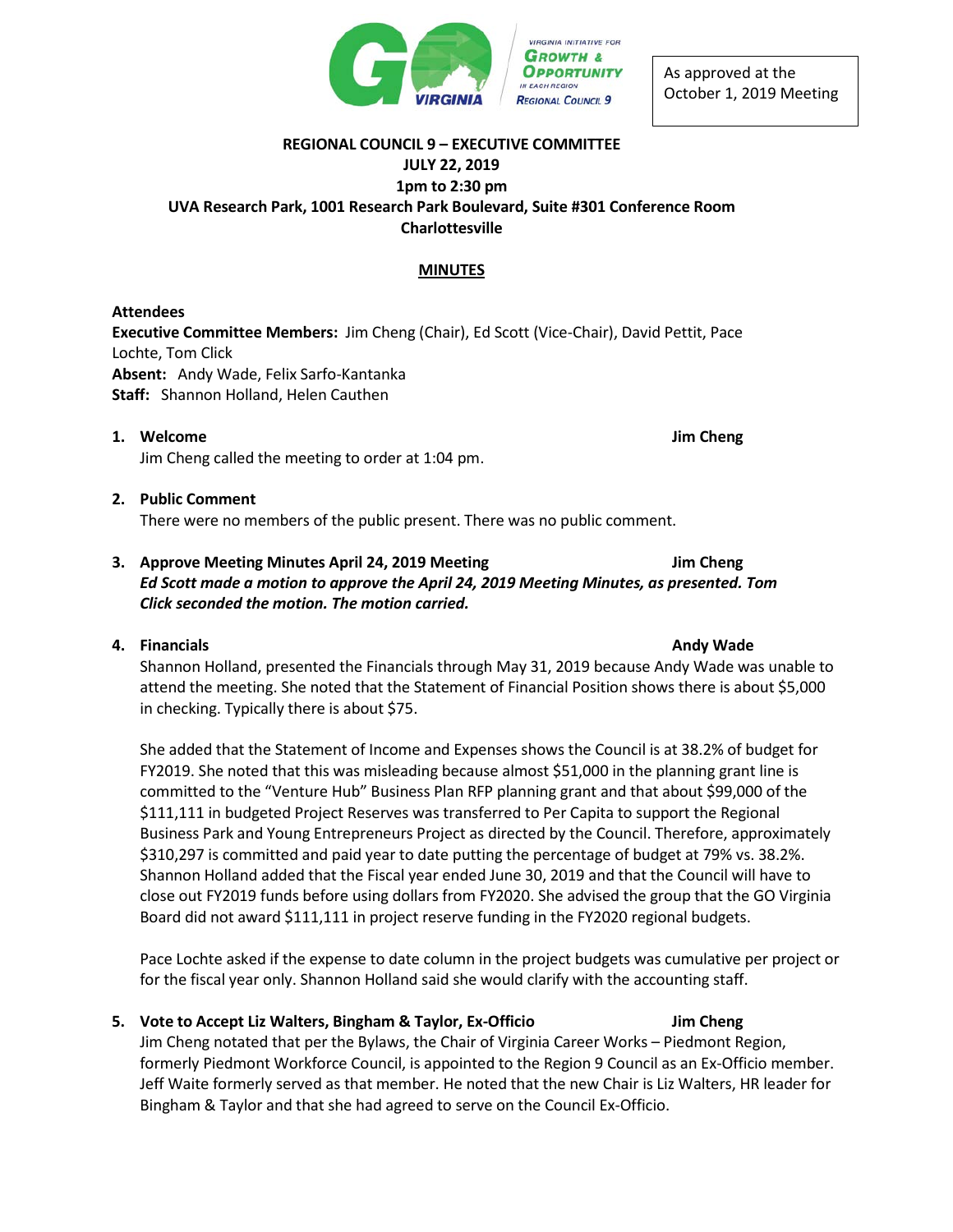*Tom Click made a motion to accept Liz Walters as Ex-Officio member to the Region 9 Council. David Pettit seconded the motion. The motion carried.* 

### **6. Task Force Members Jim Cheng**

Jim Cheng referred to the Task Force Group membership lists in the meeting packet, reminding the group that each council members serves on at least on task force.

*Ed Scott made a motion to approve the list as presented, subject to members' personal preference. David Pettit seconded the motion. The motion carried.* 

### **7. FY2020 Calendar Jim Cheng**

Jim Cheng referred to the draft meeting schedule in the packet, noting that per the Bylaws the Council has to set an annual schedule but that the GO Virginia Board doesn't set their calendar until December. Jim indicated he would like an Executive Committee meeting scheduled after the September Board meeting but before the October 10 Council Meeting. Shannon Holland said she would create a doodle poll to identify a date.

### **8. Region 9 Growth Plan Update (2019) - Final Draft Approval Jim Cheng**

Jim noted that at the June Annual Meeting the Council asked the Executive Committee to approve a final draft of the 2019 Region 9 Growth Plan Update before sending to DHCD by the August 1 deadline. Since the Annual Meeting, DHCD has provided new input based on a previous draft. That input, along with Shannon's working comments was included in the meeting packet. He noted that Shannon would need to integrate these edits into a final version.

*David Pettit made a motion to approve the Growth Plan subject to acceptance of edits by Executive Committee members. Tom Click seconded the motion. The motion carried.* 

#### **9. Director Update Shannon Holland**

Shannon Holland noted that the consultant for the "Venture Hub" Business Plan planning grant was hosting stakeholder engagements sessions on July 25 and July 26. Then, the consultant, Camoin, would be returning for a presentation on business concepts on August 27. The final business plan is scheduled to be presented to the Council at the October 10 meeting. In regard to new projects, she noted that the Catalyst contract has been executed while the Young Entrepreneurs and Regional Business Park contracts are in review. She added that DHCD had negotiated stronger wording regarding RIFA (Regional Industrial Facility Authority) formation in the final Regional Park Contract. Shannon Holland added that she is scheduling new Council member on-boarding meetings beginning in early August and she will be attending Basic Economic Development Training at University of North Carolina from July 28 and August 1.

#### **10. FY2020 Planning Jim Cheng**

Referring to the FY2019 priorities, Jim Cheng began a discussion of FY2020 priorities. Several items were discussed but no specific priorities were established.

### **11. Other Business Jim Cheng**

Jim Cheng asked for feedback to the Leadership Survey sent by Chris Lloyd, McGuireWoods. He, along with Ed Scott, will approve the final survey response before it is sent to McGuireWoods.